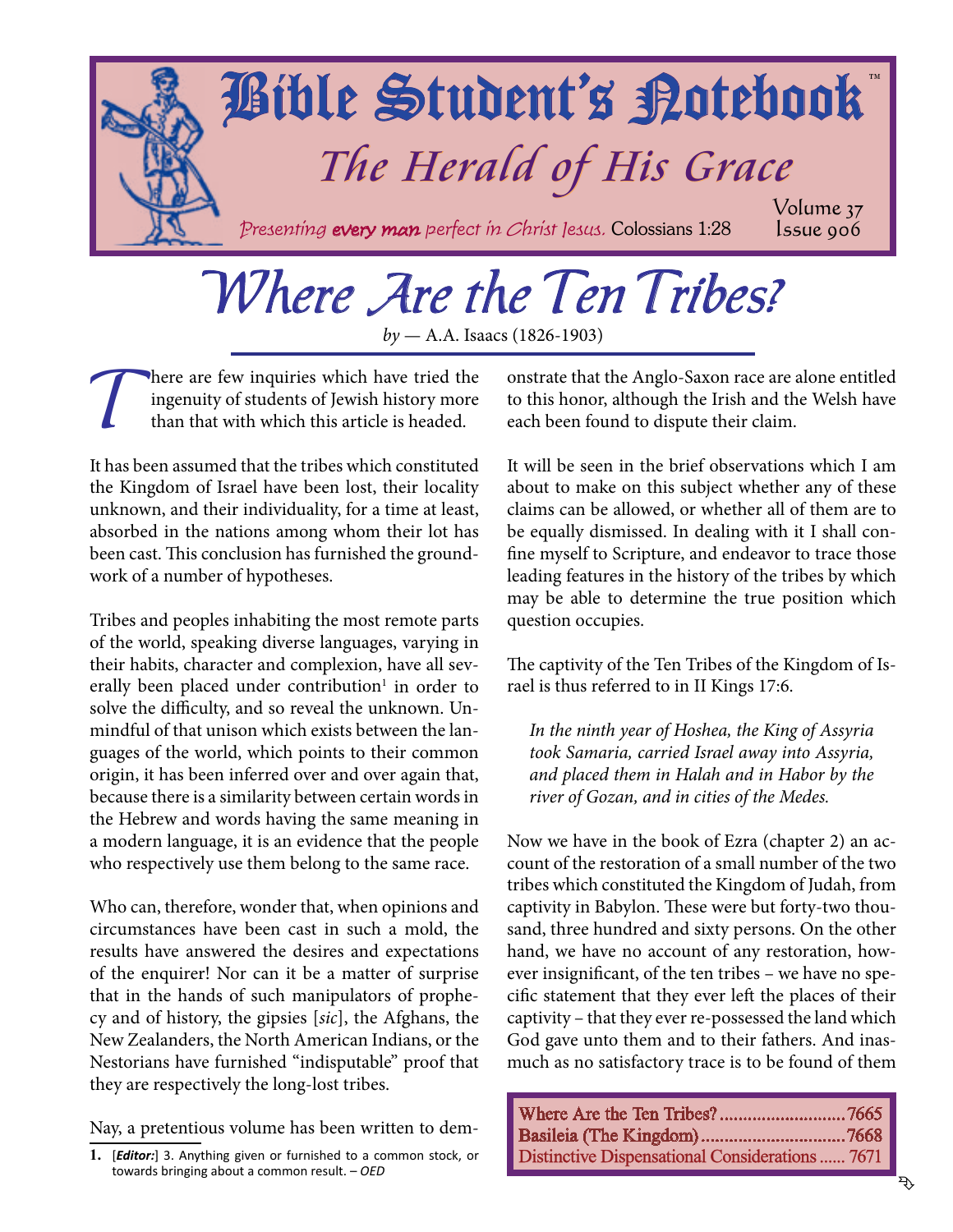<span id="page-1-0"></span>in those regions to which they had been carried as captives, their existence is at once made a matter of mystery and they are called the lost tribes.

But on what ground are the ten tribes so called? What warrant does the Scripture give for considering them as lost? I must candidly say that I see no justification for such a conclusion. I see no reason to believe that under any circumstances they would at any period remain unknown and unobserved.

And first it appears certain that they were known and recognized in the apostolic times. James addresses them as the *"Twelve Tribes which are scattered abroad"* (James 1:1). Paul in his speech before Agrippa says,

*Unto which promise our Twelve Tribes instantly serving God day and night, hope to come* (Acts 26:7).

And when we consider the localities from whence the devout Jews who were gathered together at Jerusalem had come (Acts 2:9), how that they were,

*Parthians and Medes, and Elamites, and the dwellers in Mesopotamia, and in Judea, and Cappadocia, in Pontus and Asia, Phrygia and Pamphylia, in Egypt and in the parts of Libya about Cyrene, and strangers of Rome, Jews and proselytes, Cretes and Arabians.*

Thereby, by this passage a key is given to the greeting of James and the observation of Paul. To them the Twelve Tribes were not lost – their persons were known as well as the countries of their dispersion.

Other auxiliary arguments might be adduced, as that Anna the prophetess was of "the tribe of Aser" (Luke 2:36), but the most important and conclusive statements belong to another period, and to circumstances of another kind.

All of the tribes of Israel were assembled on the plains of Moab at the time when Moses declared to them the will and purposes of the God of their fathers. Amidst the thrilling exhortations contained in the book of Deuteronomy, the inspired voice of prophecy in plain and congenial language set forth

| Bible Student's Notebook"<br>Paul Our Guide – Christ Our Goal<br>ISSN: 1936-9360<br>Volume 37, No. 906 - February 7, 2022<br>Scripture education in a weekly format!<br>This free electronic publication is dedicated to:<br>• the absolute sovereignty and deity of God (Romans 11:36);<br>• the proclamation of the riches of God's abundant, exceeding<br>grace (Romans 5:20; 11:6; Ephesians 1:7);<br>• the affirmation that God will save all through the death, burial<br>and resurrection of Christ (I Timothy 2:3, 4; 4:10; Titus 2:11);<br>• the universality of death and resurrection (I Corinthians<br>$15:21$ ;<br>• the unique gospel of Paul – which he calls "my gospel" (Ro-<br>mans 2:16; 16:25; II Timothy 2:8; I Corinthians 15:1-4; Acts<br>13-28: Acts 20:24):<br>• the "preaching of Jesus Christ, according to the revelation of the | - union in His death, burial and resurrection and ascended seat-<br>ed position among the celestials (Romans 6; Ephesians 2:6);<br>- adult sonship position (Ephesians 1:5).<br>This publication is the product of humble efforts of ordinary<br>men intended to stimulate the earnest study of Scripture. We<br>do not claim infallibility for the contents of this publication;<br>thus they are not meant to imply finality on any subject dis-<br>cussed, or that further research would not add further light<br>from the Word of God, God's storehouse of truth is inexhaust-<br>ible, so draw on its wealth by prayerful study. Our readers are<br>asked to be as the Bereans and search the Scriptures (Acts<br>17:10-11; I Thessalonians 5:21).<br>This publication is not connected with any "church," "de-<br>nomination," "movement," "organization," "mission," "creed,"<br>"meeting," "school," "conference" or "fellowship."<br>We are always open for discussion, but never for<br>disputation. - André Sneidar |
|--------------------------------------------------------------------------------------------------------------------------------------------------------------------------------------------------------------------------------------------------------------------------------------------------------------------------------------------------------------------------------------------------------------------------------------------------------------------------------------------------------------------------------------------------------------------------------------------------------------------------------------------------------------------------------------------------------------------------------------------------------------------------------------------------------------------------------------------------------------|---------------------------------------------------------------------------------------------------------------------------------------------------------------------------------------------------------------------------------------------------------------------------------------------------------------------------------------------------------------------------------------------------------------------------------------------------------------------------------------------------------------------------------------------------------------------------------------------------------------------------------------------------------------------------------------------------------------------------------------------------------------------------------------------------------------------------------------------------------------------------------------------------------------------------------------------------------------------------------------------------------------------------------|
| mystery, which was kept secret in ages past" (Romans 16:25);<br>• the epistles of the present Secret Administration being Ephe-<br>sians & Colossians (Ephesians 3:2, 9; Colossians 1:25);<br>• true freedom and liberty apart from law (Galatians 5:1);<br>• the organic nature of the One Body (Ephesians 4:16);<br>• the Secret Administration, being the operational revelation for                                                                                                                                                                                                                                                                                                                                                                                                                                                                      | Bible Student's Notebook <sup><math>M</math></sup><br>PO Box 265, Windber, PA 15963<br>Office: (800) 784-6010 - Local: (814) 701-0063                                                                                                                                                                                                                                                                                                                                                                                                                                                                                                                                                                                                                                                                                                                                                                                                                                                                                           |
| today (Ephesians 3:9);<br>• the unprophesied, Celestial hope and calling of the One Body<br>(Colossians 3:4);<br>• the distinct message and ministry of Paul, the apostle to the<br>nations (Ephesians 3:1-3);<br>• the importance of receiving all whom Christ has received (Ro-<br>mans 14-15);<br>• the recovery of rich Biblical truth that has too long remained                                                                                                                                                                                                                                                                                                                                                                                                                                                                                        | bsn@studyshelf.com<br>Clyde L. Pilkington, Jr. - Editor<br>André Sneidar - Executive Editor<br>Associate Editors: J. Blake Botner, Mark Peters, Mark Vogt<br>Assistant Editors: James Fine, Gary Ingison<br><b>Managers and Assistants</b>                                                                                                                                                                                                                                                                                                                                                                                                                                                                                                                                                                                                                                                                                                                                                                                      |
| hidden under the veils of traditionalism, prejudice, misunder-<br>standing and fear (Mark 7:7, 13);<br>• the completeness of the believer in Christ (Colossians 2:10), with:<br>- total freedom from sins (Colossians 1:14);                                                                                                                                                                                                                                                                                                                                                                                                                                                                                                                                                                                                                                 | Clyde L. Pilkington, III, Nathan H. Pilkington, Stephen Hill<br>For definitions of abbreviations/acronyms, see the <b>online key</b> .<br>Copyright © 1989-2022 Bible Student's Press <sup>™</sup>                                                                                                                                                                                                                                                                                                                                                                                                                                                                                                                                                                                                                                                                                                                                                                                                                              |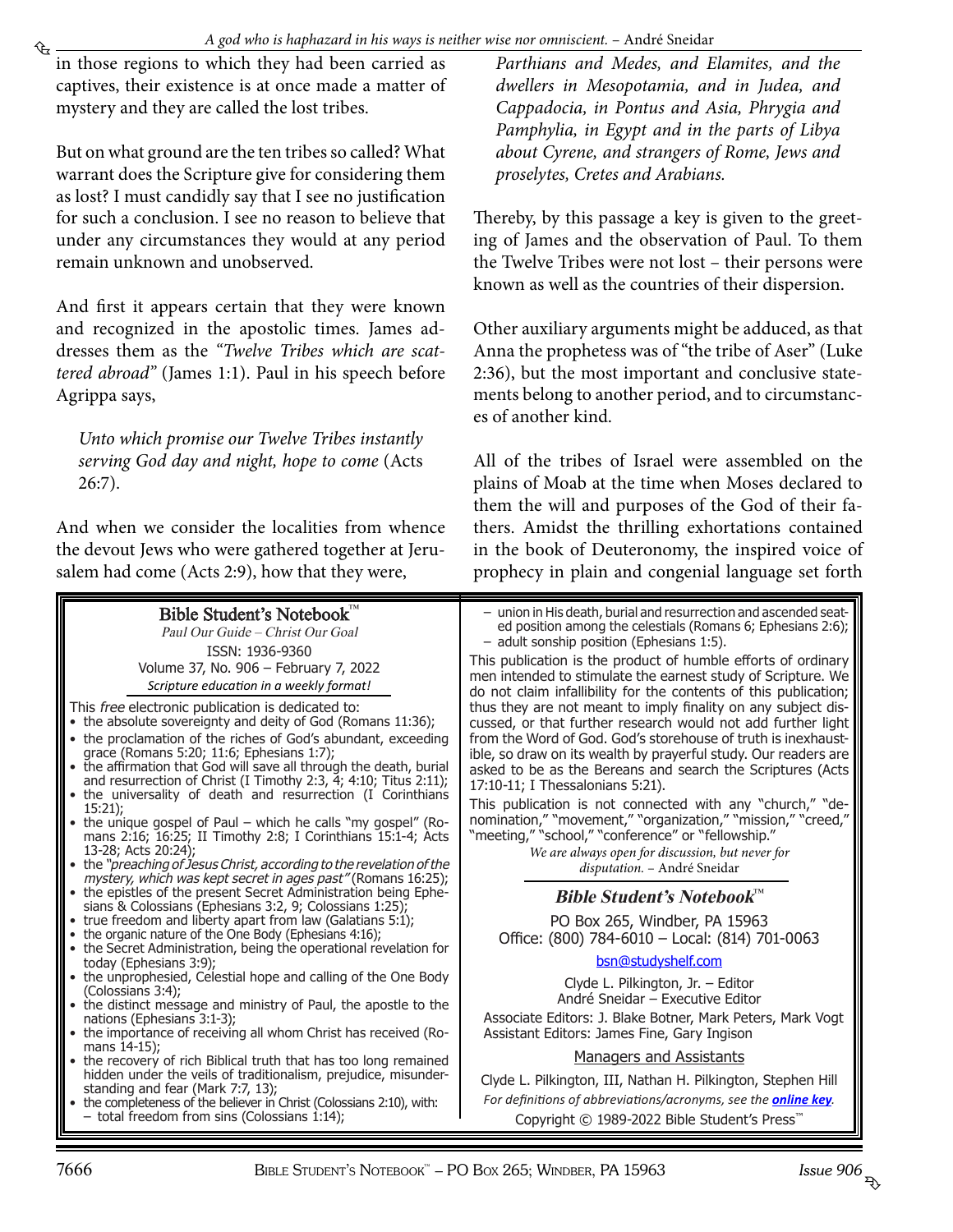<span id="page-2-0"></span>before them their prospects, and all of the events which would befall them in remote ages. It was there represented how great were the national blessings of which they would partake and how widespread was the prosperity which they would enjoy in the land of promise.

But the mercies and loving kindness of their God would not have the effect of preserving them from spiritual declension. A time of national apostasy would arise, a time of idolatry by which they would be degraded to the low moral condition of the heathen by whom they were surrounded. One act of rebellion would lead to another, until the end would be put to their continuacy [*sic*] and sin by the crucifixion of the Lord of glory.

Then would be outpoured upon them the righteous judgments of God. Scattered and dispersed among the nations of the Earth, they would be persecuted and oppressed with unheard of rigor and barbarity. Against them every man's hand would be raised, and the nations among whom their lot would be cast would vie with each other in their unavailing attempts to destroy and exterminate them. From having been the most distinguished they would become the most degraded among the nations, and their name would become a synonym of reproach and abhorrence.

The language by which this is expressed is most clear and significant,

*Thou shalt become an astonishment, a proverb, and a by-word among all nations whither the Lord shall lead thee* (Deuteronomy 28:37).

The echoes of these denunciations are caught up af-

ter the lapse of centuries, and in I Kings 9:7 we find it written,

*Israel shall be a proverb and a by-word among all people.*

The history of Israel tells of them being outcasts and wanderers on the face of the Earth. The name of the Jew became the term of the most bitter and contemptuous reproach. Observe that the prophecy, of which this is the fulfilment, was addressed to the whole of the Twelve Tribes.

What would the Englishman, the Welshman, or the Irishman say to the observation that his national designation was the term of such overwhelming contempt? Why therefore should he clutch at the future glory connected with the promised restoration when he is unwilling to bear the burden of the present reproach?

The conclusion, therefore, to which these statements lead us, is that the ten tribes are mingled with the two. If it be objected that the distinction and separation of which the prophecy speaks (Ezekiel 37:16, etc.) would not then be made out, I answer that in the hands of God there will be no greater difficulty in working out this feature in His purposes than in separating the tribes which formed the Kingdom of Judah.

There are no means, I believe, at the present time of determining to which tribe any Jew, whatever name he may bear, belongs. The members of the two nations are promiscuously mingled together; and not until He Who has scattered them far and wide gathers them again from all the nations of the world, as a *(see [Ten Tribes](#page-7-0), last page)*

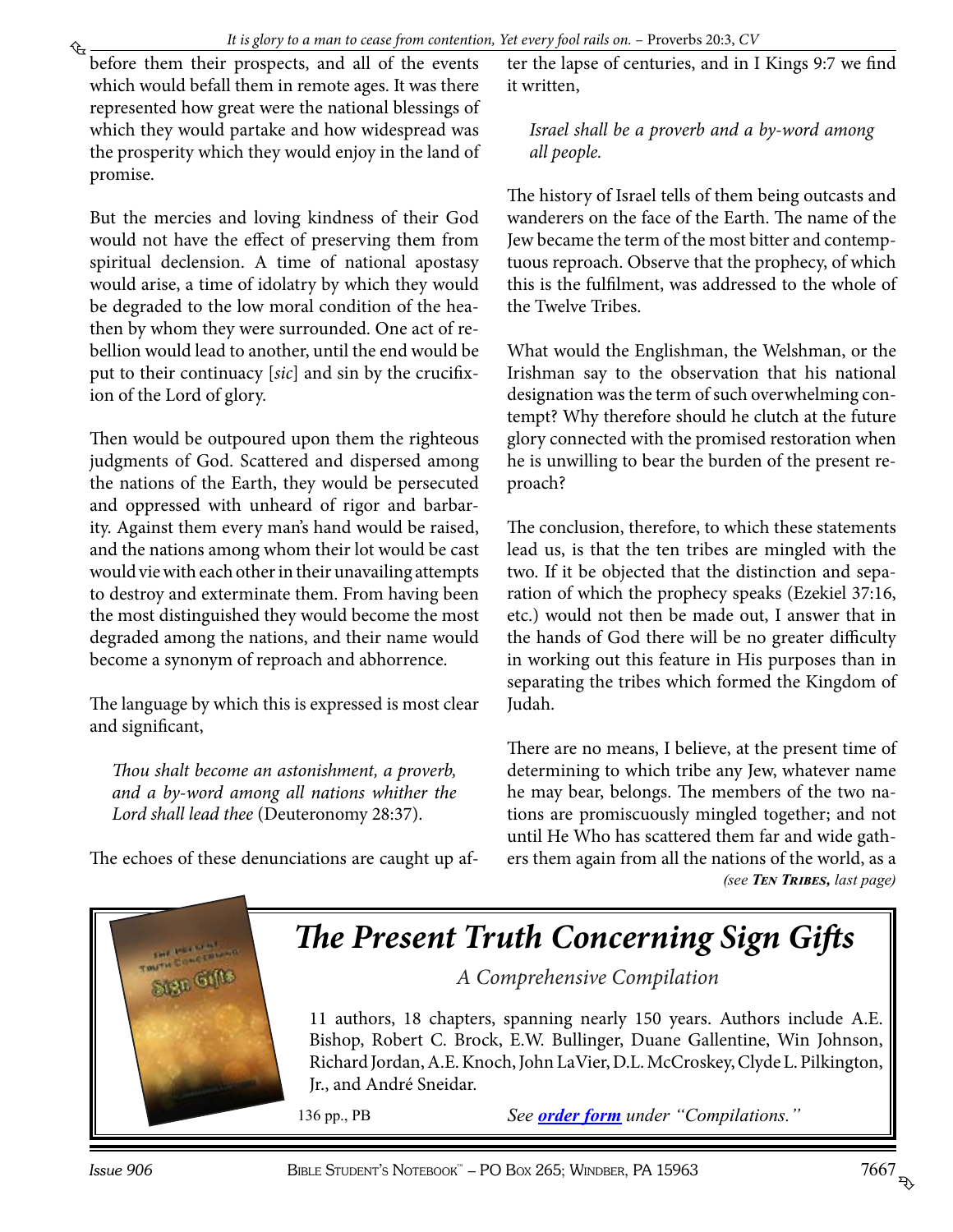# Basileia (The Kingdom)

*by —* J.G.H. Steedman (1893-1968)

**19 Exploration School System School School School School School School School School School School School School School School School School School School School School School School School School School School School Sch** *asileia* means rule, government or dominion. The expression of most frequent use in the New Testament in connection with kingdom is or government that God exercises over all. It is universal, and although there are those who do not acknowledge His dominion, He has written,

<span id="page-3-0"></span>₠

*For of Him, and through Him, and to Him, are all things* (Romans 11:36).

In Matthew's gospel *"The Kingdom of the Heavens"*<sup>1</sup> is preached. Heaven cannot exert rule or government, but beings in it are able to do so, and these beings will be acting as God's agents when the Government of the Heavens over the Earth comes into being. Christ Jesus, the executive manifestation of the Deity, will send forth His heavenly servants, be they men in resurrection, angels or other Celestial authority to see that "His will is done on Earth, as it is in Heaven."

**1.** It will be noticed that the *AV "The Kingdom of Heaven"* is not used because the Greek word *ouranon* is plural and it is so purposely.

Christ will reign then, but not on Earth, He will be seated in the Heavens, for,

*The heaven must receive Him, until the times of restitution of all things which God has spoken by the mouth of His holy prophets*.

This is identified with His *"so coming in like manner as ye have seen Him go into heaven,"* and the coming of Matthew 25:31 and other Scriptures such as Zechariah 14:4, etc.

Failure to observe this earlier rule of Christ Jesus *from* Heaven has led to the oversight of the whole import of Matthew's Gospel and this fulfilment of God's control of Israel and the Nations, after the removal of the current ecclesia, as the prelude to all of the events prophetically recorded taking place immediately before His coming – The apostasy (the falling away of II Thessalonians 2:2-3 (where *"the Day of Christ"* of the AV should read *"the Day of the Lord"*)), the revealing of the man of sin, and the desecration of the temple (*cf.* Matthew 24:15).



#### *A Defense of the Christian Revelation by* — Gilbert West & George Lyttleton

This is a reprint of the 1748 edition, consisting of two very important historical works in one volume:

*Observations on the History and Evidences of the Resurrection of Jesus Christ* by — Gilbert West (1703–1756)

*Observations on the Conversion and Apostleship of Paul* by — George Lyttleton (1709–1773)

252 pp, PB, *Large Print* "Gilbert West and his friend, Lord Lyttleton, both men of acknowledged talents, had imbibed the principles of infidelity from a superficial view of the Scriptures. Fully persuaded that the Bible was an imposture, they were determined to expose it. Mr. *See [order form](http://studyshelf.com/orderform-studyshelf.pdf) under "Other Authors."*

West chose the Resurrection of Christ, and Lord Lyttleton the conversion of St. Paul, for the subject of hostile criticism. Both sat down to their respective tasks full of prejudice and a contempt for Christianity. The results of their separate endeavors were that they were both converted by their attempts to overthrow the truth of Christianity! They came together, not as they had expected, to exult over an imposture exposed to ridicule, but to lament their [folly and congratulate each other on their joint conviction, that the Bible was the Word of God. Their able enquiries](http://www.studyshelf.com/1611books.htm#1725)  have furnished two most valuable treatises in favor of revelation – one, entitled "*Observations on the Conversion of St. Paul*," and the other, "*Observations on the Resurrection of Christ*." — C.H. Spurgeon (1834-1892), *Commenting and Commentaries.*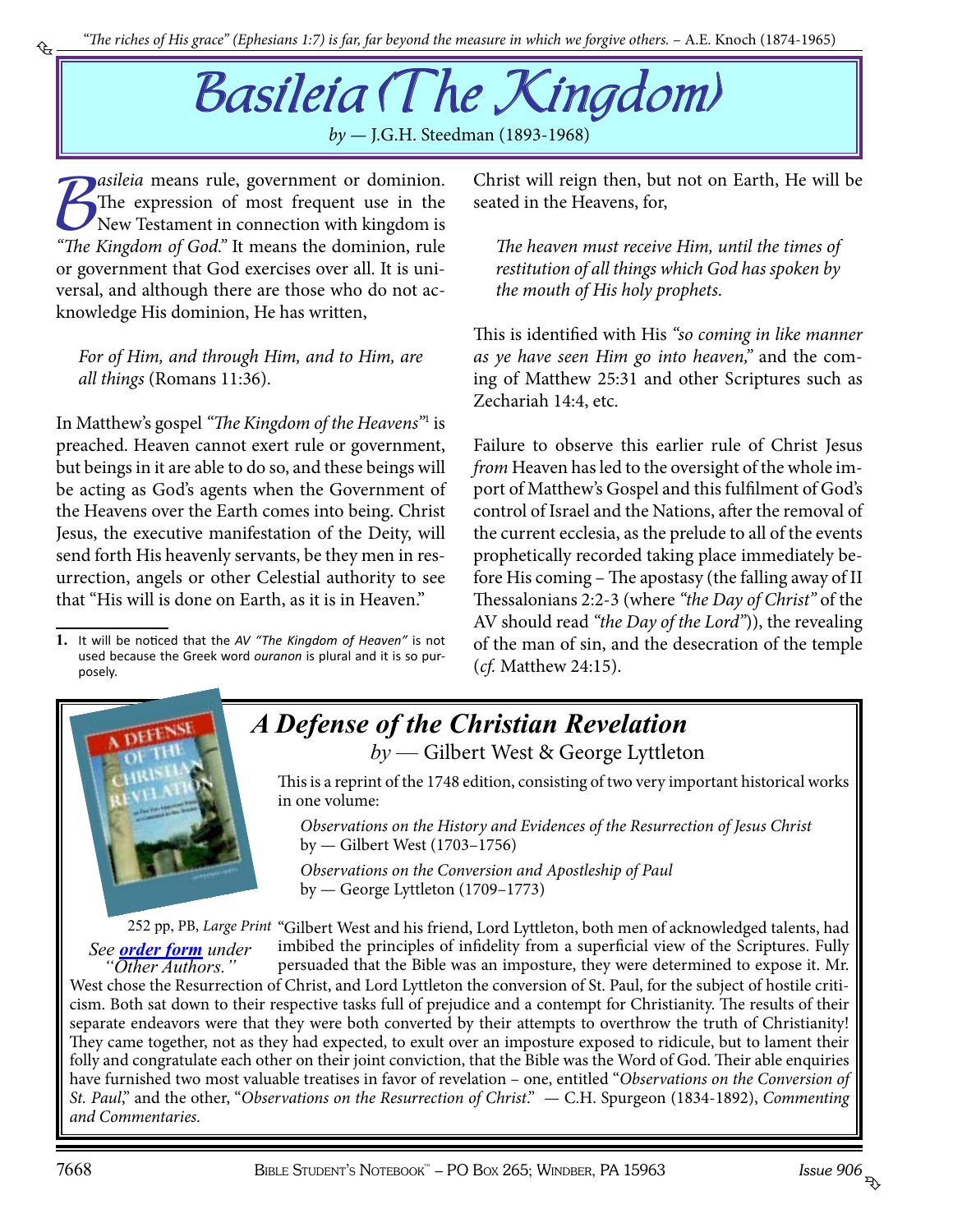<span id="page-4-0"></span>₠ An *"apostasy"* demands something exemplary from which to fall away. If such an ideal has not come into existence, from what can there be *"apostasy"*? One could say in the Apostle Paul's days that there was an apostasy of individuals and various ecclesias from the great truths that He proclaimed in his gospel of the uncircumcision, from which all Asia had turned away, Demas and others had departed; but from what is there "apostasy" today? True individuals may be apostates from truths once learned, but that can never be pointed to as a sign of the coming of the man of sin or the *"Day of the Lord."*

No, Philippians 1:6 informs us that our "zero hour" is the beginning of the *"Day of Jesus Christ,"* when *"He Who hath begun a good work"* in us will complete it. This *"day"* is the *"the day of redemption of the purchased possession"* unto which *"we were sealed with the Holy Spirit of promise"* (Ephesians 1:14-13).

How all of this takes place are matters for Scripture searching, and it is a matter on which students are divided considerably; but there can be no equivocation concerning the fact that the ecclesia which is the Body of Christ will leave this scene here before God starts His next administration on Earth, which primarily concerns the restoration of Israel – all Twelve Tribes and Levi to fulfil Jeremiah 16:14-15.

This restoration of Israel will be the prelude to making the Covenant of Peace with them, in the land, which will provide that exemplary worship of Jehovah. Then the gospel of the circumcision will be proclaimed as the people begin to appreciate the real typical meaning of the Levitical sacrifices.

throughout the world, that they may take the teaching of the True God to the Nations. So will the believers in Jesus form assemblies and show how Jesus has fulfilled all of the prophecies relating to the coming Redeemer of Israel and through Israel perfect the redemption of the Nations. These assemblies will be composed of Israelites who remain under Covenant relationship with God, and will be *"zealous for the law,"* which will be quite right and proper.

However, at the end, as rejection of the gospel of the circumcision by the leaders of and the bulk of the people persists, the various warnings and teachings as given in the Epistle to the Hebrews enlightens us as to their progressive attitude to the gospel. This is very ably shown by Dr. W.H. Griffith Thomas in his *Let Us Go On*, where the Son is presented to these Hebrews as Heir, Creator, Revealer, Sustainer, Redeemer and Ruler, Whose Divine revelation is superior to that of the Prophets, who spoke to the fathers; Who in Himself is far above Angels, to whom they gave some form of heed, as the law was administered by them.

*Therefore we ought to give the more earnest heed to the things which we have heard, lest at any time we should let them slip. For if the word spoken by angels was steadfast, and every transgression and disobedience received a just recompence of reward; how shall we escape if we neglect so great salvation, which at the first began to be spoken by the Lord, and was confirmed unto us by them that heard Him; God also bearing them witness both with signs and wonders, and with divers miracles, and gifts of the Holy Spirit, according to His own will?* (Hebrews 2:1-4).

This is the first of five warnings in the epistle:

Many of Israel will spread out from their country

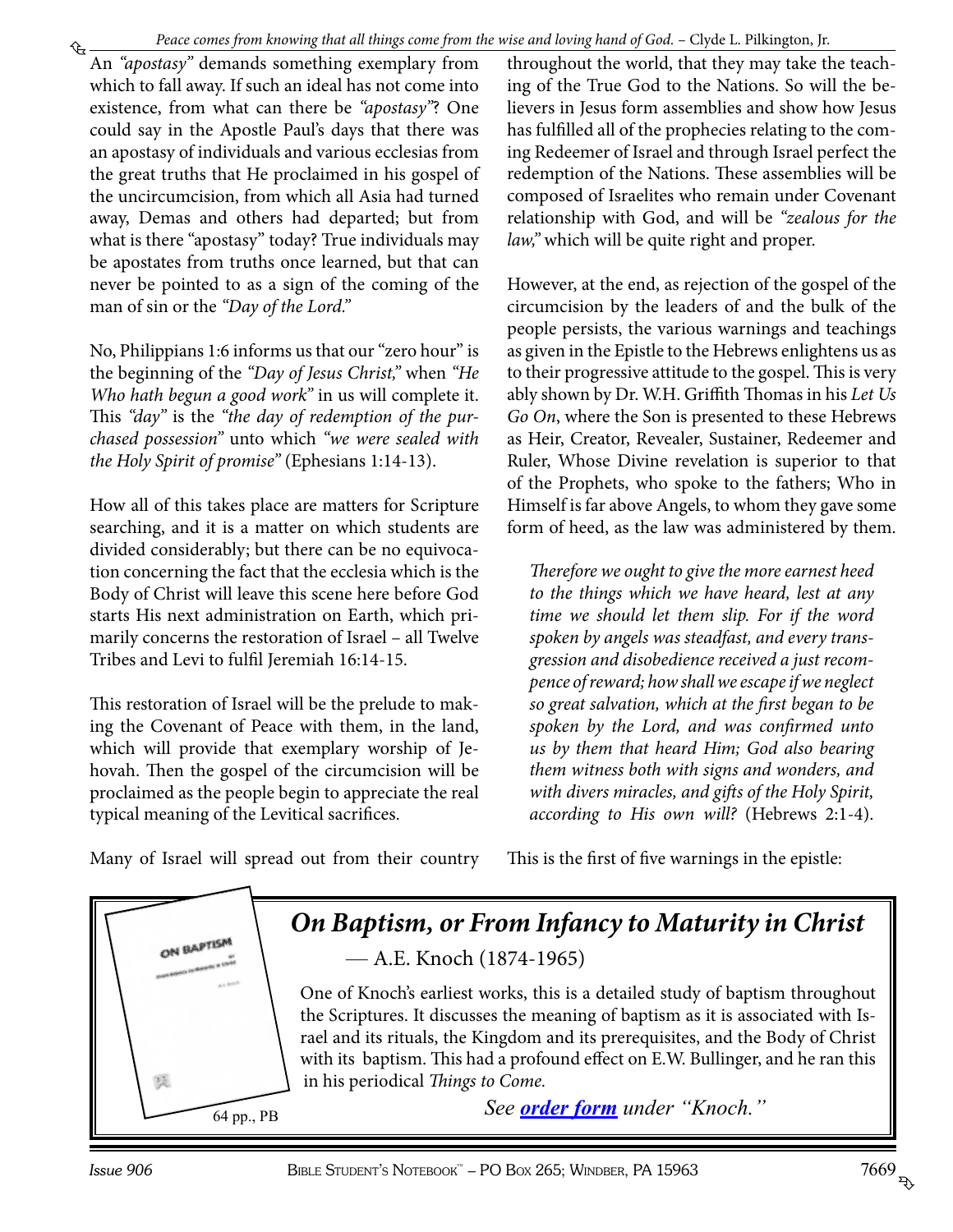- <span id="page-5-0"></span>1. Neglect (Hebrews 2:1-4);
- 2. Unbelief (3:7-4:13);
- 3. Apostasy (5:11-6:20);
- 4. Willful sin (10:26-39);
- 5. Obstinate refusal and indifference (12:15-29).

Now note what it says in 1:1-2.

*God … hath in these last days spoken unto us by His Son.*

*"In these last days"* (Greek, *ep eskatou ton hemeron*) is the equivalent of the Hebrew word *'achărîyth,* the latter or last days. This places the epistles alongside the prophecies relating to the period after Israel has been brought out from among the Nation and back into their land – not just about 2,000,000 immigrants, but *every* Jew of the dispersion, of Judah and of the Ten Tribes. It is *those people* who will later live through the Book of Revelation, from whom the 144,000 will be called and sealed, 12,000 from every tribe. It is the ecclesia of the faithful Hebrew remnant, the ecclesia of the firstborn, firstfruits of the harvest of the whole of Israel who will be called upon to go through the Great Tribulation, looking for the return of their Savior who will witness their compatriots looking upon Him *"Whom they have pierced"* (Zechariah 12:10) when He is manifested in power and glory on His return with all of His holy angels to the Mount of Olives, and *there* they will recognize Him as their true King, the Son of David, Who has come personally to rule over them and over the Nations as King

of kings and Lord of lords. **bsn**

— *The Differentiator,* Volume 25

#### (*edited excerpt*)

**John G.H. Steedman** (1893-1968), of Dorset England, had a career as a Commander with the Royal Navy and Royal Flying Corps. In his retirement he became a dedicated student of Scripture and was a contributor (1964-1968) to *The Differentiator* magazine (1939-1970), which editors over the years included: E.A. Larsen (1884-1978), Dr. Frank Neil Pohorlak (1907-1988), Alexander Thomson (1889-1966), and Major R.B. Withers (1890-1970). Steedman's "findings in the area of prophetic truth cleared the way for us to rid ourselves of the burden of trying to fit the Seventy-Sevens of Daniel 9:24-27 into a semi-preterist mold (that is, only one "*Seven*" is yet future). His logical and Scriptural arguments allowed us to see a strong case that the entire prophecy of the 'weeks,' or better, heptads of years, has yet to begin." (*The Differentiator Revisited*)

Other Steedman articles that have appeared in the *Bible Student's Notebook*:

- *"All Israel Shall Be Saved,"* [#899](http://www.biblestudentsnotebook.com/bsn899.pdf);
- *"Jacob's Trouble"* and *"the Great Tribulation,*" [#905](http://www.biblestudentsnotebook.com/bsn905.pdf);
- Joel's Prophecy, [#900;](http://www.biblestudentsnotebook.com/bsn900.pdf)
- The Restoration of Israel to the Land, [#798](http://www.biblestudentsnotebook.com/bsn798.pdf);
- The Seventy Sevens of Daniel: part 1,  $\frac{\#754}{}$ ; part 2, [#755.](http://www.biblestudentsnotebook.com/bsn755.pdf)

#### **Topics:**

**Major:** *Basileia*; Israel, Future Restoration of; Kingdom; Kingdom of Heaven; Kingdom of God; Pre-Millennial Kingdom; Prophecy

*Minor:* Celestials; Last Days



*Salvation of All: 101 The Rich Man and Lazarus Who is Greater: Adam or Christ?*

*A time of study and fellowship in the Lebanon County, PA area.*

*Saturday, February 26, 2022* 10:00 a.m.-3:00 p.m.

*Sparetime Fab Offices* 1100 E Kercher Ave. Myerstown, PA 17067

*Doors open at 9:30 a.m. for fellowship (with coffee, pastries and fruit). A light lunch will be provided.*

#### *Speaker:*

Clyde L. Pilkington, Jr. *Host:* Steve Martin – 610-909-9285 stevem206@yahoo.com

*Please call or e-mail your plans to visit.*

#### *5 Sessions:*

*What About the Rapture? God's Purposes: From, Through & To God*

(An extended opportunity for casual fellowship will be available after the meeting.)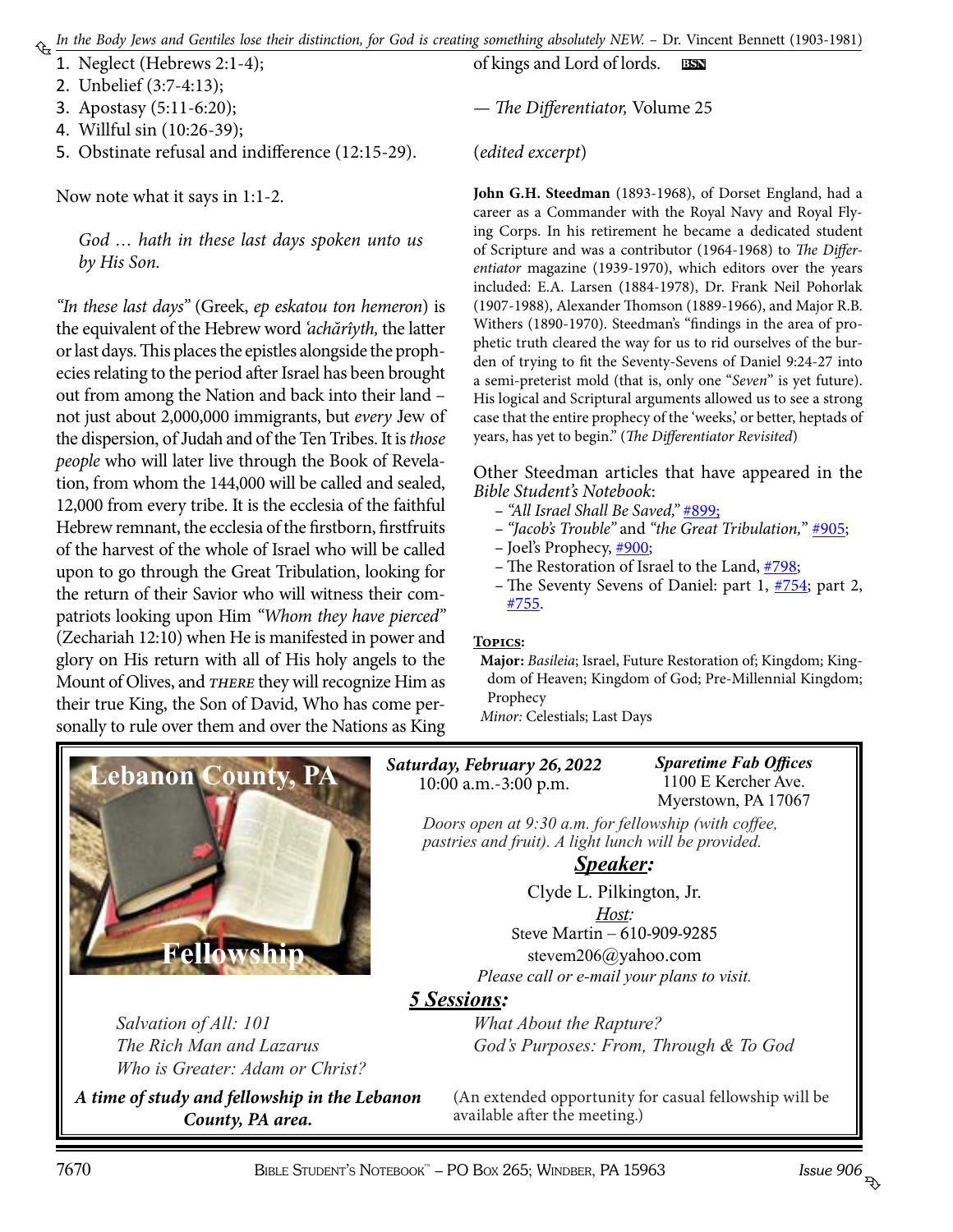## Distinctive Dispensational Considerations

*by* — Dr. Harold P. Morgan (1883-1953)

decided change took place in the life and min-<br>istry of the Apostle to the Gentiles sometime<br>after the close of the Pentecostal Administra-<br>tion – a crisis and not a merging development of the istry of the Apostle to the Gentiles sometime after the close of the Pentecostal Administration – a crisis and not a merging development of the two Pauline economies.

<span id="page-6-0"></span>₠

The present economy is an intervening parenthesis unrelated to God's Kingdom purposes through Israel; "*the Church, which is His Body*," is the revelation of a secret hidden in God since the Disruption of the world, a secret made known to the Apostle Paul and comprehended solely through certain epistles written sometime after the events recorded in the Book of the Acts.

The Church, which is His Body, and the Bride, the Lamb's wife, are two distinct and separate companies of saints with different callings, hopes and destinies, and are to be distinguished from the restored wife of Jehovah.

The four "Gospel" narratives (Mark, Luke, Matthew and John) reveal Jesus the Messiah as Prophet, Priest

and King of the Jews, and these offices are unrelated to the Lord Jesus Christ as the Head of the Church, which is His Body.

The ministry during the period covered by the Book of the Acts is a continuance and confirmation by the Twelve *"of all that Jesus began both to do and teach"* (Acts 1:1). The specific features include: the gift of miraculous healings, discerning of spirits, law obedience, Gentile subordination, speaking in tongues, raising of the dead, Sabbaths, water baptism, household salvation, judgment for the sin against the Holy Spirit, circumcision, the Lord's Supper, the New Covenant, vows, casting out of demons, the judgment seat of Christ, Priesthood and Advocacy of the ascended Lord, anointing with oil, ministry of angels, visions, woman's head covering, ceremonial purification, temple and synagogue worship – all of these distinctive features were in order during the Pentecostal Administration covered by the Book of the Acts and were in accord with the whole council of God for the Jew.



424 pp, PB *See [order form](http://studyshelf.com/orderform-studyshelf.pdf) under "Histories."*

### *Foxe's Book of Martyrs by* — John Foxe (1516-1587)

One of the most influential authors of the English Reformation, Foxe was an English historian and martyrologist, who studied at Brasenose College, Oxford, and Magdalen College School. By the time he was twenty-five, he had read the Latin and Greek fathers, the schoolmen, the canon law, and had acquired great skill in the Hebrew language. Foxe resigned from his college in 1545 after becoming a Protestant and thereby subscribing to beliefs condemned by the Church of England under Henry VIII. Foxe would personally witness the burning of William Cowbridge in September 1538.

In the forty years between 1547 and his death, he produced some forty works in English and Latin. His classic, *Foxe's Book of Martyrs*, was originally published in 1554. It was an account of the martyrs of Western history, but emphasizing the sufferings of English Protestants and proto-Protestants from the fourteenth century through the reign of Mary I. With particular emphasis on England and Scotland, it includes accounts of the sufferings [of believers under the Catholic Church. The book went through four editions in Foxe's lifetime and a number of](http://www.studyshelf.com/churchhis.htm#2640)  later editions and abridgements.